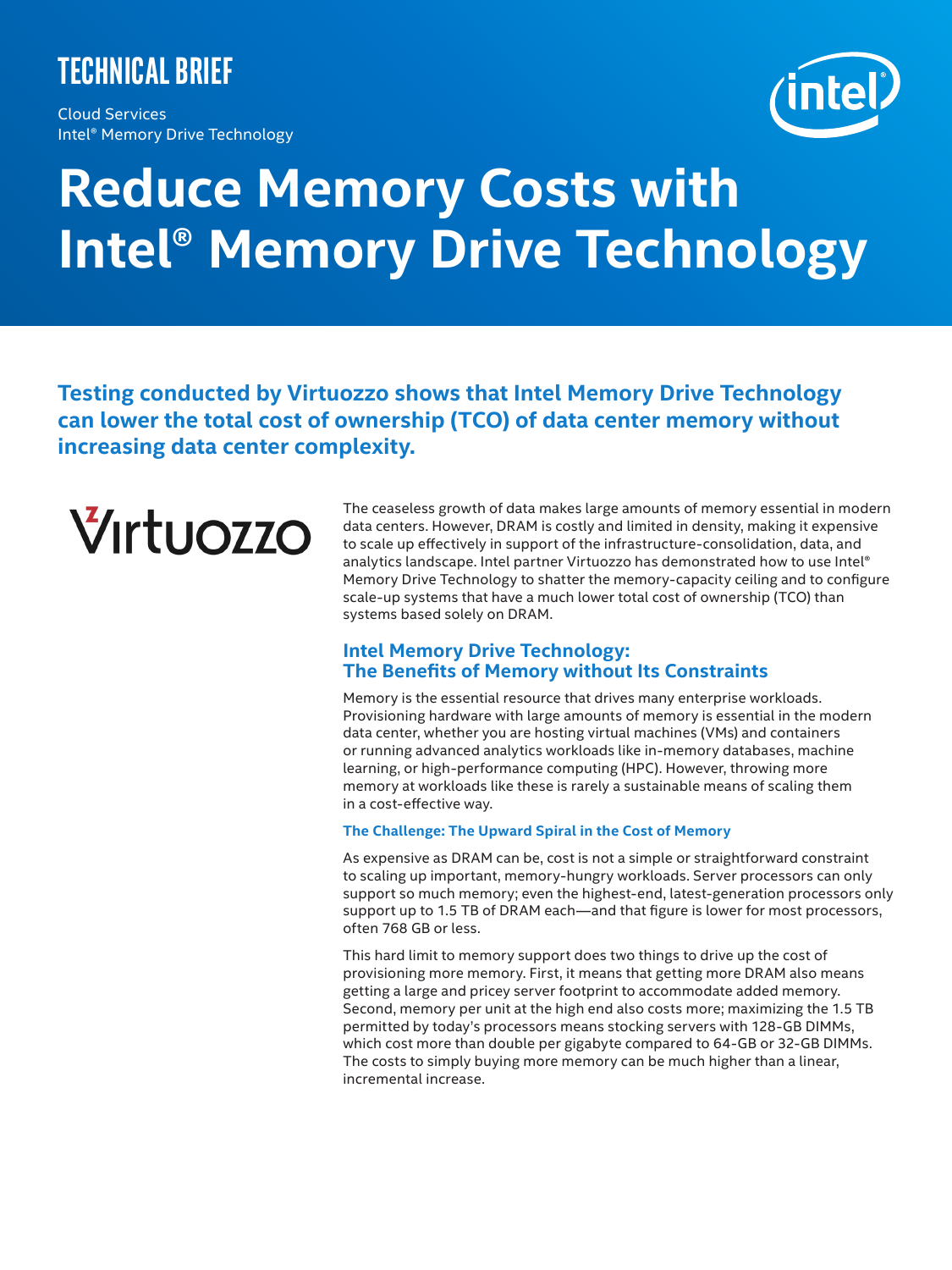#### **Technical Brief | Reduce Memory Costs with Intel® Memory Drive Technology**

# **The Solution: Intel Memory Drive Technology**

Fortunately, there is another option available today: Intel® Optane™ DC Solid State Drives (SSDs) with Intel Memory Drive Technology. Intel Memory Drive Technology is revolutionary software that transparently extends your servers' memory pools, integrating the capacity of Intel Optane DC SSDs into system memory, making it look like all-DRAM to the operating system and applications. This means that you don't need to make any changes to your hardware or software stack; your apps work exactly the same with full access to the extended memory pool.

To achieve all this, Intel Memory Drive Technology uses advanced memory-management technologies. These technologies include memory-access prediction, large-scale aggressive prefetching, and asynchronous memory access. This combination of technologies optimizes performance and capacity so that the overall performance is close to that of DRAM.

Intel<sup>®</sup> Memory Drive Technology provides up to

SCALABILITY for DRAM memory:

up to

**12 Tb**  for a single Intel® Xeon® Platinum processor.

The expansion of capacity can be dramatic. For example, the extended memory capacity provided by Intel Memory Drive Technology for Intel® Xeon® Scalable processors is up to 8x higher than a server without Intel Memory Drive Technology. For an Intel Xeon Platinum processor, that means scaling up to 12 TB per processor or 96 TB on an eight-socket server all without having to make additional changes to your hardware or software stack.

## **Reduce TCO with Intel Memory Drive Technology**

Intel Memory Drive Technology changes the economics of memory for IT organizations. Organizations can use it to extend their DRAM capacities at a fraction of the price of traditional scale-up strategies. Alternatively, Intel Memory Drive Technology can be used to displace DIMMs to reduce costs for workloads that do not necessarily need more memory.

The performance of memory extended through Intel |Memory Drive Technology is close to that of DRAM, so it can be used even with demanding workloads. Concrete usage examples include:

- Increasing the number of VMs or containers hosted on a single server
- Extending in-memory processing to larger datasets for improved analytics and faster insights
- Expanding the size of datasets that HPC clusters can handle for improved research or to run simulations faster and more cost-efficiently
- Reducing memory-related capital costs for cloud providers that want to offer greater-capacity instances to their customers

The flexibility and performance of Intel Memory Drive Technology mean that it can help organizations reduce both capital expenditures (CapEx) and operating expenses (OpEx).

#### **Proof of Concept: The Virtuozzo\* Hyper-converged Platform**

Virtuozzo is a leading software provider for hyper-converged infrastructure. The Virtuozzo\* hyper-converged platform helps companies migrate to a software-defined data center (SDDC) environment in order to consolidate workloads and infrastructure. An SDDC delivers an efficient, cost-effective way to deploy and manage both containerized and VM workloads with software-defined storage and high availability.

The Virtuozzo hyper-converged platform converges virtualization technology—system containers, a hypervisor, software-defined storage, and networking—into a single software-based platform. This convergence enables businesses to easily deploy and shift workloads to optimize density and performance within their data centers. In short, precisely the kind of workloads that can benefit from the flexibility of scaling up memory using Intel Memory Drive Technology while avoiding the costs and service disruptions inherent in other scale-up options.

## **Virtuozzo Test Configuration for Intel Memory Drive Technology**

Virtuozzo set out to explore the ability of Intel Memory Drive Technology to provide high-memory configurations at a low cost. To do so, engineers at the software company used a three-server test bed with the following configurations:

- 2-GB VMs on a server with 96 GB DDR4 memory
- 2-GB VMs on a server with 48 GB DDR4 memory and 48 GB memory from Intel Memory Drive Technology (96 GB total memory pool)
- 2-GB VMs on a server with 96 GB DDR4 memory and 640 GB memory from Intel Memory Drive Technology (736 GB total memory pool)